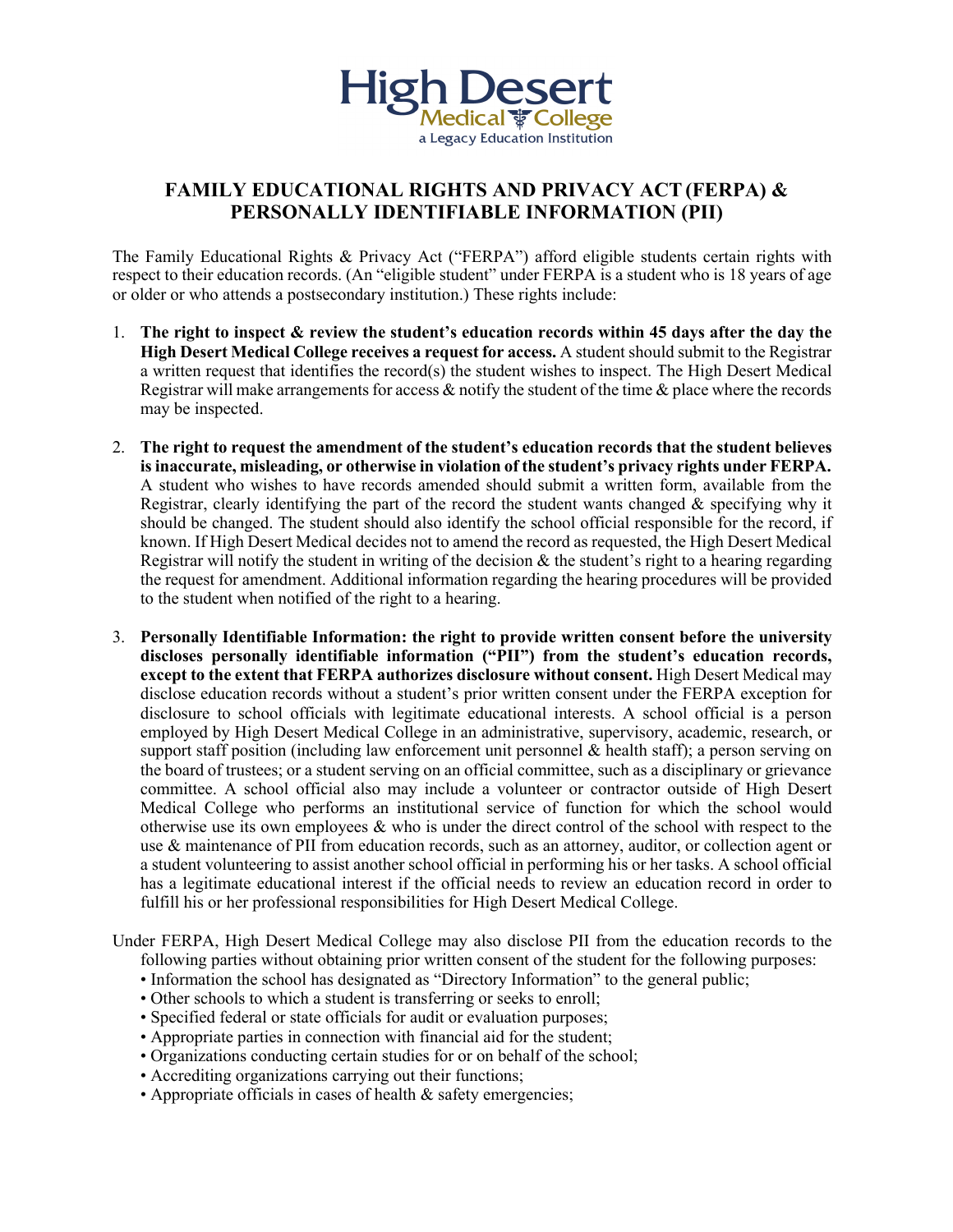

- Appropriate parties in order to comply with a judicial order or lawfully issued subpoena; State & local authorities, within a juvenile justice system, pursuant to specific state law;
- The parent or legal guardian when the student is a dependent, when the student is under the age of  $21 \&$  is in violation of any laws governing the use of alcohol or a controlled substance, or when the student is accompanied by their parent to a meeting with a college official;
- Appropriate parties, including parents, when a significant threat to the health or safety of a student or other individuals exists;
- The final results of a disciplinary hearing based on a crime of violence or a non-forcible sex offense, under certain circumstances.
- 4. **The right to file a complaint with the U.S. Department of Education concerning alleged failures by High Desert Medical College to comply with the requirements of FERPA.** The name & address of the Office that administers FERPA is: Family Policy Compliance Office U.S. Department of Education, 400 Maryland Avenue SW, Washington, DC 20202
- 5. **The right to limit the release of Directory Information.** "Directory Information" is information contained in a student's education record which would not generally be considered harmful or an invasion of privacy if disclosed. Under FERPA, High Desert Medical College may release Directory Information about its students. The following is a list of the information that High Desert Medical College considers Directory Information:
	- Name
	- High Desert Medical Student Identification Number
	- Address
	- Phone Number
	- Email Address
	- Birthdate
	- Enrollment Status
- Date of Graduation
- Degrees & Honors Received
- Major or Field of Study
- Attendance Dates
- Most Recent School Attended
- Participation in Officially Recognized Activities
- Photographs